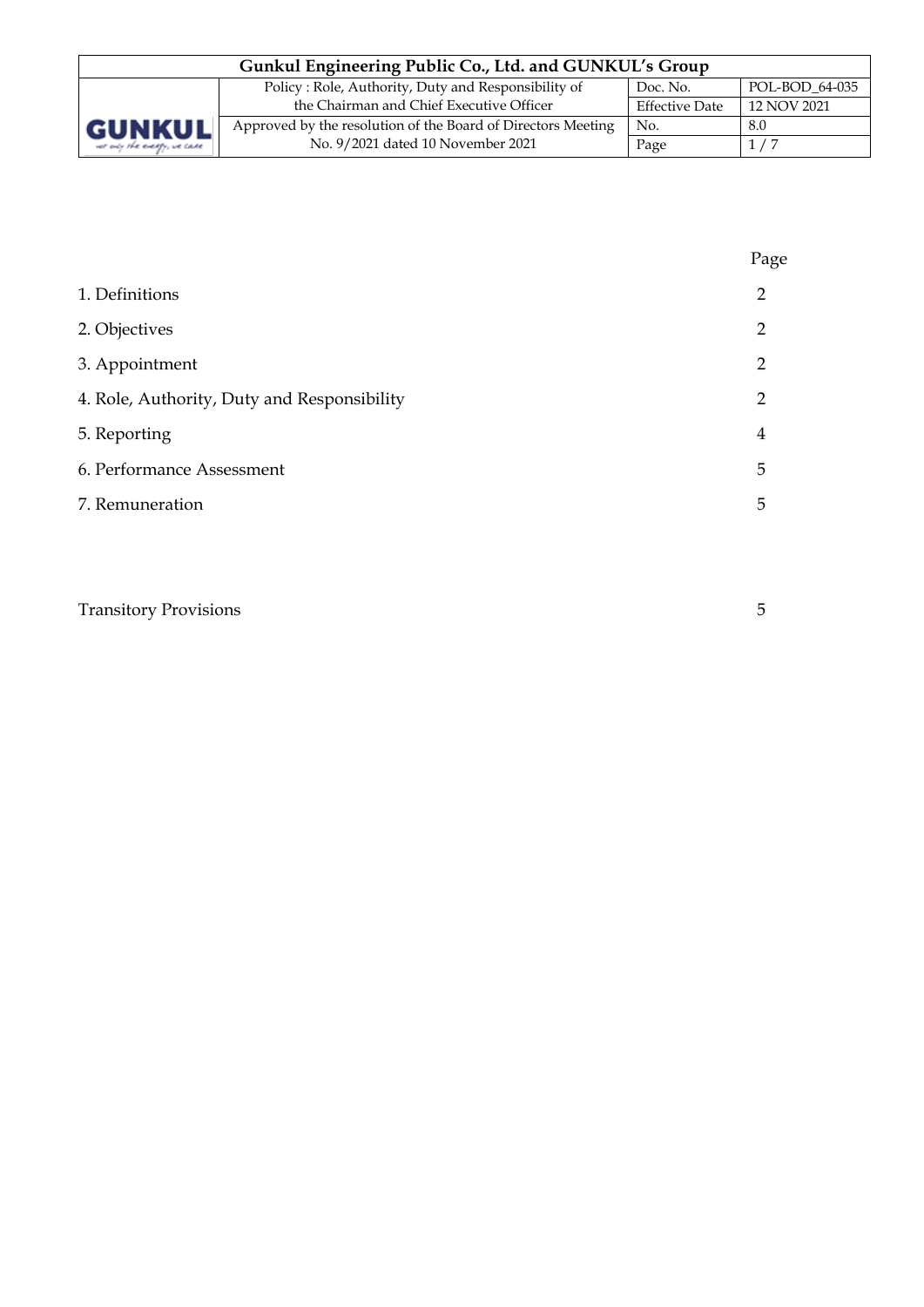| Gunkul Engineering Public Co., Ltd. and GUNKUL's Group |                                                              |                       |             |  |
|--------------------------------------------------------|--------------------------------------------------------------|-----------------------|-------------|--|
|                                                        | Doc. No.                                                     | POL-BOD 64-035        |             |  |
|                                                        | the Chairman and Chief Executive Officer                     | <b>Effective Date</b> | 12 NOV 2021 |  |
| GUNKUL                                                 | Approved by the resolution of the Board of Directors Meeting | No.                   | 8.0         |  |
| ver only the everyly, we care                          | No. 9/2021 dated 10 November 2021                            | Page                  | 2/7         |  |

# **1. Definitions**  "Company" Gunkul Engineering Public Co., Ltd. "GUNKUL's Group" Subsidiary and Affiliated companies of Gunkul Engineering Public Co., Ltd. "Board of Directors of the Company" Board of Directors of Gunkul Engineering Public Co., Ltd. "Chairman of the Board of Directors" Chairman of the Board of Directors of Gunkul Engineering Public Co., Ltd. "Chief Executive Officer" Chief Executive Officer "CEO" of Gunkul Engineering Public Co., Ltd. "Executive" The person who takes the office of the deputy supervisor or upper of Gunkul Engineering Public Co., Ltd. and its corporate group

# **2. Objectives**

The board of directors of the company has deemed suitable to arrange the regulation and policy on "role, authority, duty and responsibility of the Chairman of the Board of Directors and Chief Executive Officer ("CEO") with an objective to clarify the role, authority, duty and responsibility of the Chairman of the Board of Directors and Chief Executive Officer as a guideline to undertake and manage the organization in accordance with the good corporate governance principle which is the standard to be complied by the listed company to ensure concrete achievement in overall to the organization under the good corporate governance principles to enhance the company to grow in a sustainable manner and to manage the business ethically, transparently and verifiably to enhance confidence of the shareholders, investors, stakeholders and all related parties.

## **3. Appointment**

The Board of Directors of the company is required to appoint the Chairman of the Board of Directors of the company and the Chief Executive Officer.

## **4. Role, Authority, Duty and Responsibility**

4.1 Chairman of the Board of Directors

- 4.1.1 The Chairman of the Board of Directors and the Chief Executive Officer are required to the different person.
- 4.1.2 To all for a meeting of the Board of Directors of the company and the meeting of shareholders and to chair the meeting of the Board of Directors of the company and the meeting of shareholders in compliance with the regulations of the company.
- 4.1.3 To cast a decisive vote if the votes are on par in the meeting of the Board of Directors of the company.
- 4.1.4 To take a role to control the meeting efficiently in accordance with rules and regulations of the company and to support and provide an opportunity to the directors of the company to express their opinion independently.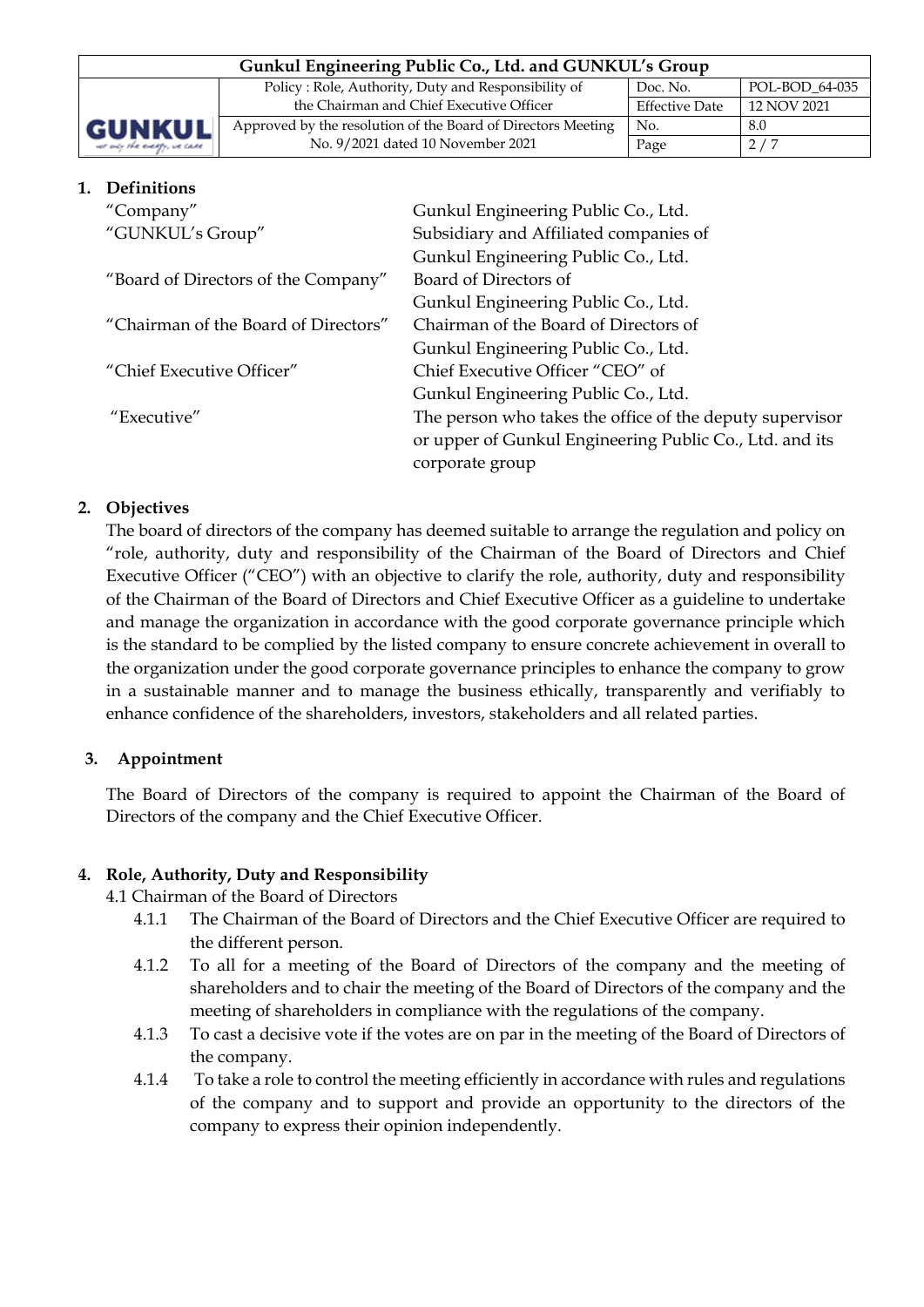| Gunkul Engineering Public Co., Ltd. and GUNKUL's Group                            |                                                              |                       |             |  |  |
|-----------------------------------------------------------------------------------|--------------------------------------------------------------|-----------------------|-------------|--|--|
| Policy: Role, Authority, Duty and Responsibility of<br>POL-BOD 64-035<br>Doc. No. |                                                              |                       |             |  |  |
| GUNKUL<br>ver only the everyly, we case                                           | the Chairman and Chief Executive Officer                     | <b>Effective Date</b> | 12 NOV 2021 |  |  |
|                                                                                   | Approved by the resolution of the Board of Directors Meeting | No.                   | 8.0         |  |  |
|                                                                                   | No. 9/2021 dated 10 November 2021                            | Page                  | 3/7         |  |  |

- 4.1.5 To encourage and support the Board of Directors of the company to perform its duties at full capacity within the scope of authority, duty and responsibility and in accordance with the good corporate governance principles.
- 4.1.6 To take responsibility as a leader of the Board of Directors of the company to supervise, monitor and look after the management of the Board of Directors of the company and other sub-committee to achieve the objectives and plan provided.
- 4.1.7 To supervise the policy and guidelines on strategic work of the management and to provide recommendations and support to the business undertaken by the management.
- 4.1.8 To be a leader and role model on business conduct and ethics of the company and to promote, supervise and monitor the management with respect to sustainable principle, social responsibility and to comply with the anti-corruption measures and guidelines

# 4.2 Chief Executive Officer (CEO)

The Board of Directors of the company has assigned the Chief of Executive Officer to be the leader in management and administration of the company within the scope and authority as follows.

- 4.2.1 To manage the business of the company, to supervise and control the overall operation in accordance with the objectives, rules, policies, regulations, requirements, orders, business strategies, targets and operating plans, financial targets, budgets and resolutions of the meeting of the Board of Directors of the company and/or resolutions of the meeting of shareholders.
- 4.2.2 To prepare and submit the business policy of the company, including plan and budget to the Board of Directors of the company for approval and to report the progress in accordance with the plan and budget approved by the board of directors of the company.
- 4.2.3 To undertake or determine the management authority to ensure that the operation is undertaken in accordance with the policies, plan and budget approved by the board of directors of the company efficiently and effectively based on the internal control concept systematically and consistent risk management.
- 4.2.4 To determine the organization structure, management method and to select, train employ and dismiss the employees and to determine the wage, salary, reward, bonus and welfare for the employees.
- 4.2.5 To direct, contact, command, undertake and sign in the juristic act, agreement, order, notice or any letter used to contact with other agencies or persons to ensure that the work of the company is accomplished efficiently and effectively.
- 4.2.6 To have authority to provide the authority to the substitute and/or assign the other person to undertake the specific work for him through substitution and/or assignment within the scope of authority in accordance with the power of attorney and/or in accordance with the regulations, requirements or orders made by the Board of Directors of the company or the company.
- 4.2.7 To be a leader and role model on business conduct and ethics of the company and to promote, supervise and monitor the management with respect to sustainable principle, social responsibility and to comply with the anti-corruption measures and guidelines.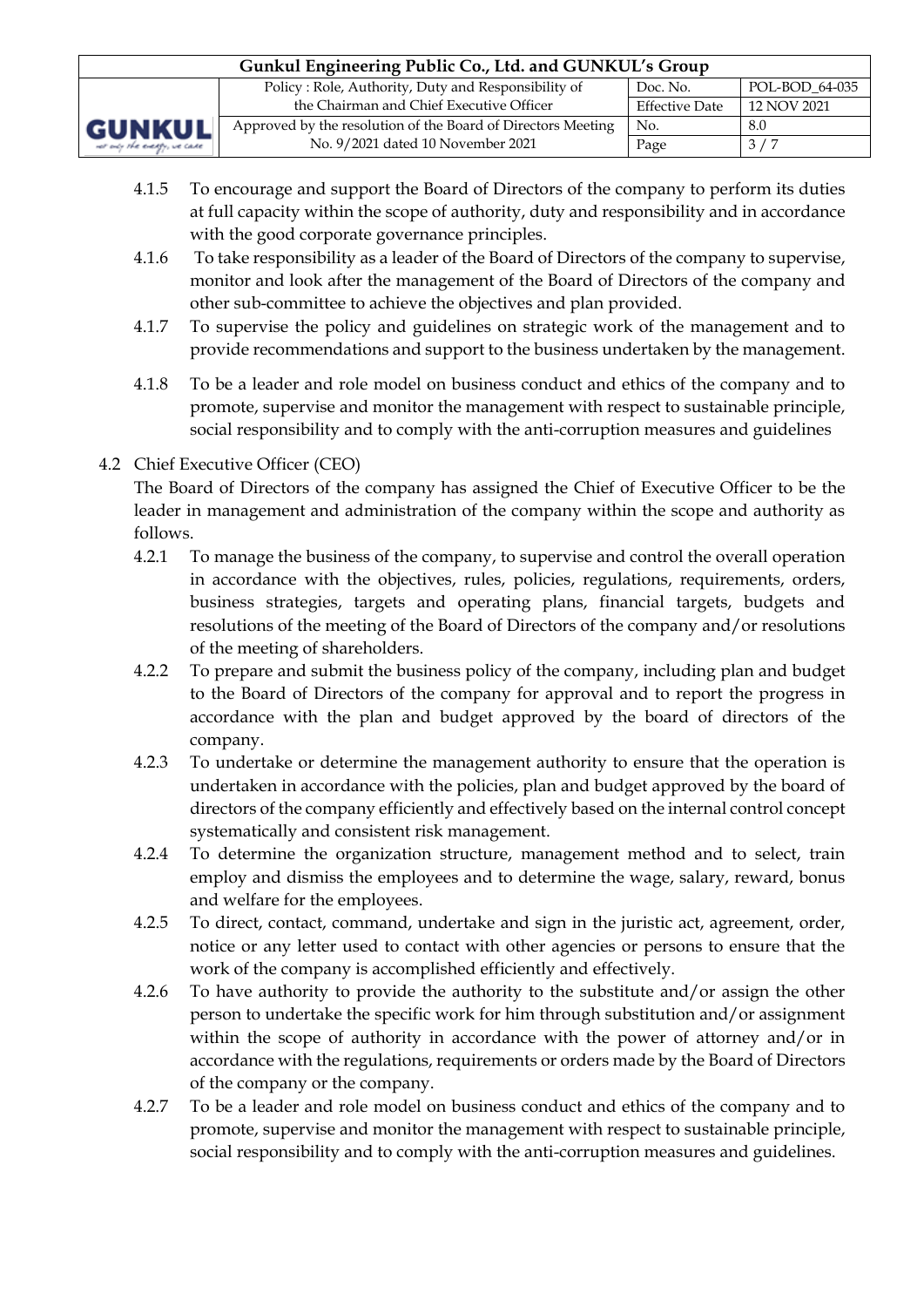| Gunkul Engineering Public Co., Ltd. and GUNKUL's Group                            |                                                              |                       |             |  |  |
|-----------------------------------------------------------------------------------|--------------------------------------------------------------|-----------------------|-------------|--|--|
| Policy: Role, Authority, Duty and Responsibility of<br>POL-BOD 64-035<br>Doc. No. |                                                              |                       |             |  |  |
| <b>GUNKUL</b><br>ver only the everyly, we care                                    | the Chairman and Chief Executive Officer                     | <b>Effective Date</b> | 12 NOV 2021 |  |  |
|                                                                                   | Approved by the resolution of the Board of Directors Meeting | No.                   | 8.0         |  |  |
|                                                                                   | No. 9/2021 dated 10 November 2021                            | Page                  | 4/7         |  |  |

4.2.8 To have the authority, duty and responsibility assigned or in accordance with the policy assigned by the Board of Directors of the company.

The assignment of authority, duty and responsibility to the Chief Executive Officer is not the assignment or substitution to allow the chief executive officer or the assignee of the chief executive officer to approve any transaction that he or the person with the conflict of interest or with possible conflict of interest with the company or the subsidiary company (according to the definitions provided in the notification of the Securities and Exchange Commission) while the approval on such transaction is required to be proposed to the Board of Directors of the company and/or the meeting of shareholders (as applicable) to consider and make an approval on such transaction in accordance with the requirements of the company or related laws unless it is an approval on the transaction which is the regular business transaction of the company in accordance with the policies and criteria approved by the Board of Directors of the company.

- 4.3.7 To have authority to issue orders, regulations, notifications, memorandum to ensure that the work is performed in accordance with the policies and interest of the company and to maintain discipline or order of work in the organization
- 4.3.8 To approve the appointment of any advisor necessary for the operation of the company
- 4.3.9 To undertake any work to support the operation of the company within the policies and authority provided by the Board of Directors of the company
- 4.3.10 To be a leader and role model on business conduct and ethics of the company and to promote, supervise and monitor the management with respect to sustainable principle, social responsibility and to comply with the anti-corruption measures and guidelines.
- 4.3.11 To perform any other task assigned by the board of directors of the company and/or the sub-committee

In addition, for the Company to receive the most benefit from the Chief Executive Officer, it can efficiently devote time for performing duties as the Chief Executive Officer. Therefore, the Company has set a policy to prohibit the Chief Executive Officer from holding the position Chief Executive Officer or hold any other positions with similar characteristics in other juristic persons with the same condition, except for participation in subsidiaries or associated company. As well as being a member of the public and private sector organizations that are set up for mutual benefits.

# **5. Reporting**

- 5.1 The Chairman of the Board of Directors and Chief Executive Officer are required to report to the Board of Directors of the company to acknowledge the outcome and performance in the meeting of the Board of Directors of the company at least once a quarter together with comments on the guidelines and recommendations as deemed suitable
- 5.2 If there is any critical act or matter which may significantly affect the operation of the company or the guideline on supervision on good corporate governance, conducts and business ethics, the Chairman of the Board of Directors and Chief Executive Officer are required to report to the Board of Directors of the company within a suitable period.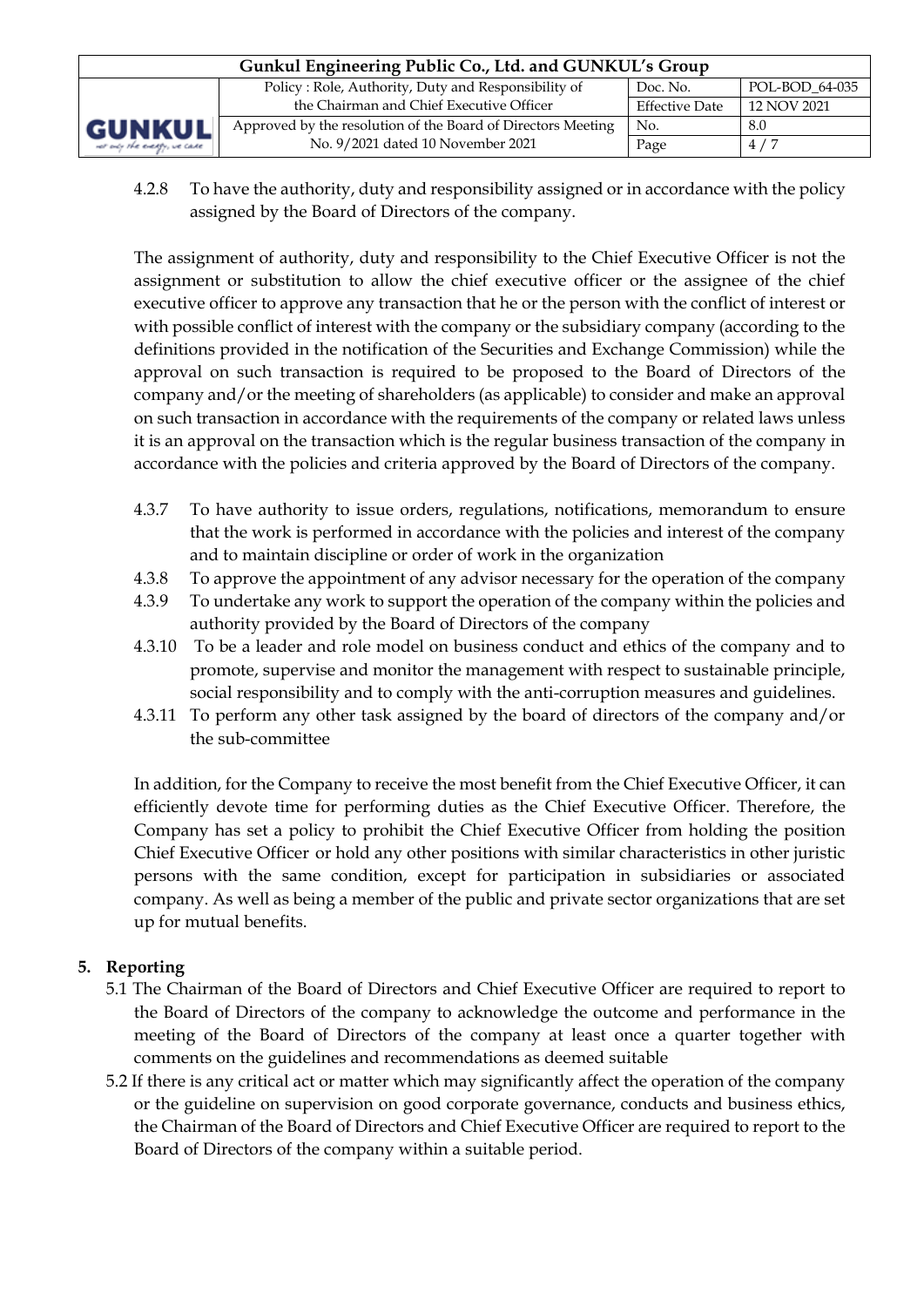| Gunkul Engineering Public Co., Ltd. and GUNKUL's Group                            |                                                              |                       |             |  |  |
|-----------------------------------------------------------------------------------|--------------------------------------------------------------|-----------------------|-------------|--|--|
| Policy: Role, Authority, Duty and Responsibility of<br>POL-BOD 64-035<br>Doc. No. |                                                              |                       |             |  |  |
| <b>GUNKUL</b><br>ver only the energy, we care                                     | the Chairman and Chief Executive Officer                     | <b>Effective Date</b> | 12 NOV 2021 |  |  |
|                                                                                   | Approved by the resolution of the Board of Directors Meeting | No.                   | 8.0         |  |  |
|                                                                                   | No. 9/2021 dated 10 November 2021                            | Page                  | 5/7         |  |  |

#### **6. Performance Assessment**

- 6.1 The Chairman of the Board of Directors has a duty to assess its performance every year through self-assessment and the assessment report will be submitted to the board of directors of the company for acknowledgement.
- 6.2 The Board of Directors of the company will determine the target on performance of the Chairman of the Board of Directors and Chief Executive Officer and to arrange the performance assessment on the Chairman of the Board of Directors and Chief Executive Officer jointly with the Nomination and Remuneration Committee through preparation of performance management with key performance index (KPIs) to set the target and assessment target with connection to the strategic plan and annual plan to determine the appropriate remuneration and motivation measures.
- 6.3 To report the process and criteria on performance assessment of the Chairman of the Board of Directors and Chief Executive Officer.

#### **7. Remuneration**

- 7.1 The Annual General Meeting of Shareholders will determine the remuneration of all committee, including the Chairman of the Board of Directors of the company.
- 7.2 Remunerations paid in the past year to the Chief Executive Officer is required to be considered by the Nomination and Remuneration Committee. The Company's policy on determining short-term and long-term for executive remuneration consists of salaries and annual bonus; as well as, any other compensation by considering the Company's operating results and performance as important.

## **Transitory Provisions**

The person appointed to take the office of the Chairman of the Board of Directors, Chief Executive Officer on the date that this policy is in effect will have the authority and duty as the Chairman of the Board of Directors, Chief Executive Officer completely until the expiry of the term or the other person is appointed to make the replacement. This charter will have no effect on any act undertaken before the effective date of this charter. Any act undertaken before this charter is in effect shall be proceeded until its completion. In addition, if the Board of Directors of the company has viewed that the enforcement of this charter on any matter that is made immediately will have an impact on the operation of the company, the Board of Directors of the company may apply the original rules and regulations for the time being.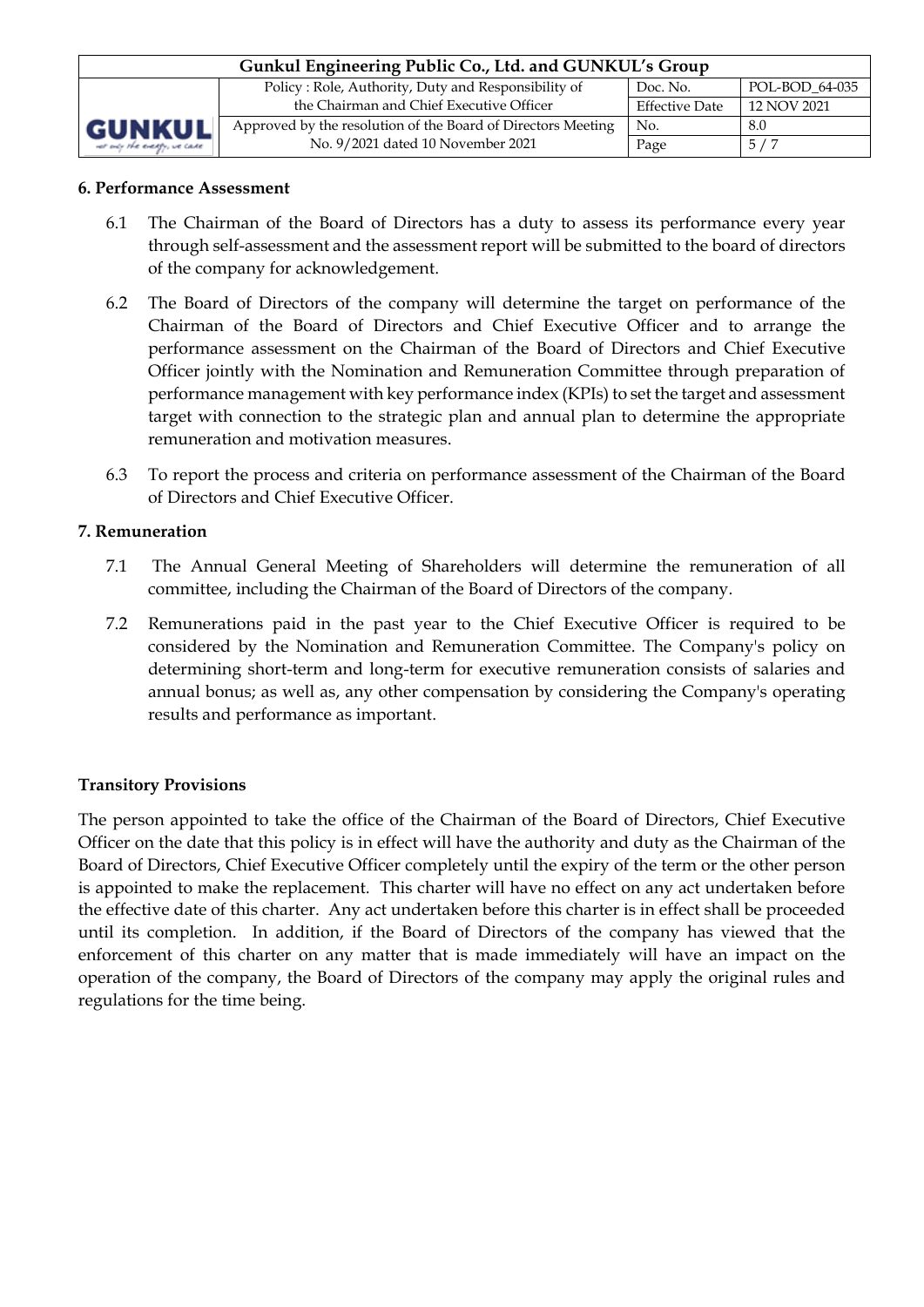| Gunkul Engineering Public Co., Ltd. and GUNKUL's Group                            |                                                              |                       |             |  |  |  |
|-----------------------------------------------------------------------------------|--------------------------------------------------------------|-----------------------|-------------|--|--|--|
| Policy: Role, Authority, Duty and Responsibility of<br>POL-BOD_64-035<br>Doc. No. |                                                              |                       |             |  |  |  |
|                                                                                   | the Chairman and Chief Executive Officer                     | <b>Effective Date</b> | 12 NOV 2021 |  |  |  |
| <b>GUNKUL</b>                                                                     | Approved by the resolution of the Board of Directors Meeting | No.                   | 8.0         |  |  |  |
| ver only the everyty, we care                                                     | No. 9/2021 dated 10 November 2021                            | Page                  | 6/7         |  |  |  |

# **Record of the Amendments**

| Document   | Amendment | Date        | Amended provision      | Justification         | Cancellation |
|------------|-----------|-------------|------------------------|-----------------------|--------------|
| No.        | No.       |             |                        |                       | date         |
| OMD2551/07 | 1.0       | 27 Oct 2008 | Policy introduced      | To comply with the    | 9 NOV 2012   |
|            |           |             | (Initially called:     | concept of the        |              |
|            |           |             | Authority and duty of  | supervision and       |              |
|            |           |             | the board of directors | operation units at    |              |
|            |           |             | and sub-committee)     | present               |              |
| OMD2555/01 | 2.0       | 9 NOV 2012  | Improvement made to    | Coverage extended     | 22 NOV 2016  |
|            |           |             | the entire charter     | to authority, duty    |              |
|            |           |             | (Initially called:     | and responsibility to |              |
|            |           |             | Authority and duty of  | appoint additional    |              |
|            |           |             | the board of directors | sub-committee         |              |
|            |           |             | and sub-committee)     |                       |              |
| OMD2559/07 | 3.0       | 22 NOV 2016 | Improvement made to    | To clearly determine  | 25 DEC 2017  |
|            |           |             | the entire charter     | and separate the      |              |
|            |           |             | (Changed to Role,      | role, authority, duty |              |
|            |           |             | authority, duty and    | and responsibility of |              |
|            |           |             | responsibility of the  | the Chairman of the   |              |
|            |           |             | Chairman of the board  | board of directors,   |              |
|            |           |             | of directors, Chief    | Chief executive       |              |
|            |           |             | executive officer and  | officer and           |              |
|            |           |             | Managing director)     | Managing director     |              |
|            |           |             |                        | of the organization   |              |
| OMD2560/14 | 4.0       | 25 DEC 2017 | Reviewed               | To comply with the    | 19 NOV 2018  |
|            |           |             |                        | principles of the     |              |
|            |           |             |                        | supervising agency    |              |
|            |           |             |                        | and the current       |              |
|            |           |             |                        | operations            |              |
| OMD2561/10 | 5.0       | 19 NOV 2018 | Reviewed               | To comply with the    | 2 MAR 2020   |
|            |           |             |                        | principles of the     |              |
|            |           |             |                        | supervising agency    |              |
|            |           |             |                        | and the current       |              |
|            |           |             |                        | operations            |              |
| OMD2563/07 | 6.0       | 2 MAR 2020  | Reviewed               | To comply with the    | 1 MAR 2021   |
|            |           |             |                        | principles of the     |              |
|            |           |             |                        | supervising agency    |              |
|            |           |             |                        | and the current       |              |
|            |           |             |                        | operations            |              |
| POL-BOD    | 7.0       | 1 MAR 2021  | Reviewed               | To comply with the    | 12 NOV 2021  |
| 64-012     |           |             |                        | principles of the     |              |
|            |           |             |                        | supervising agency    |              |
|            |           |             |                        | and the current       |              |
|            |           |             |                        | operations            |              |
|            |           |             |                        |                       |              |
|            |           |             |                        |                       |              |